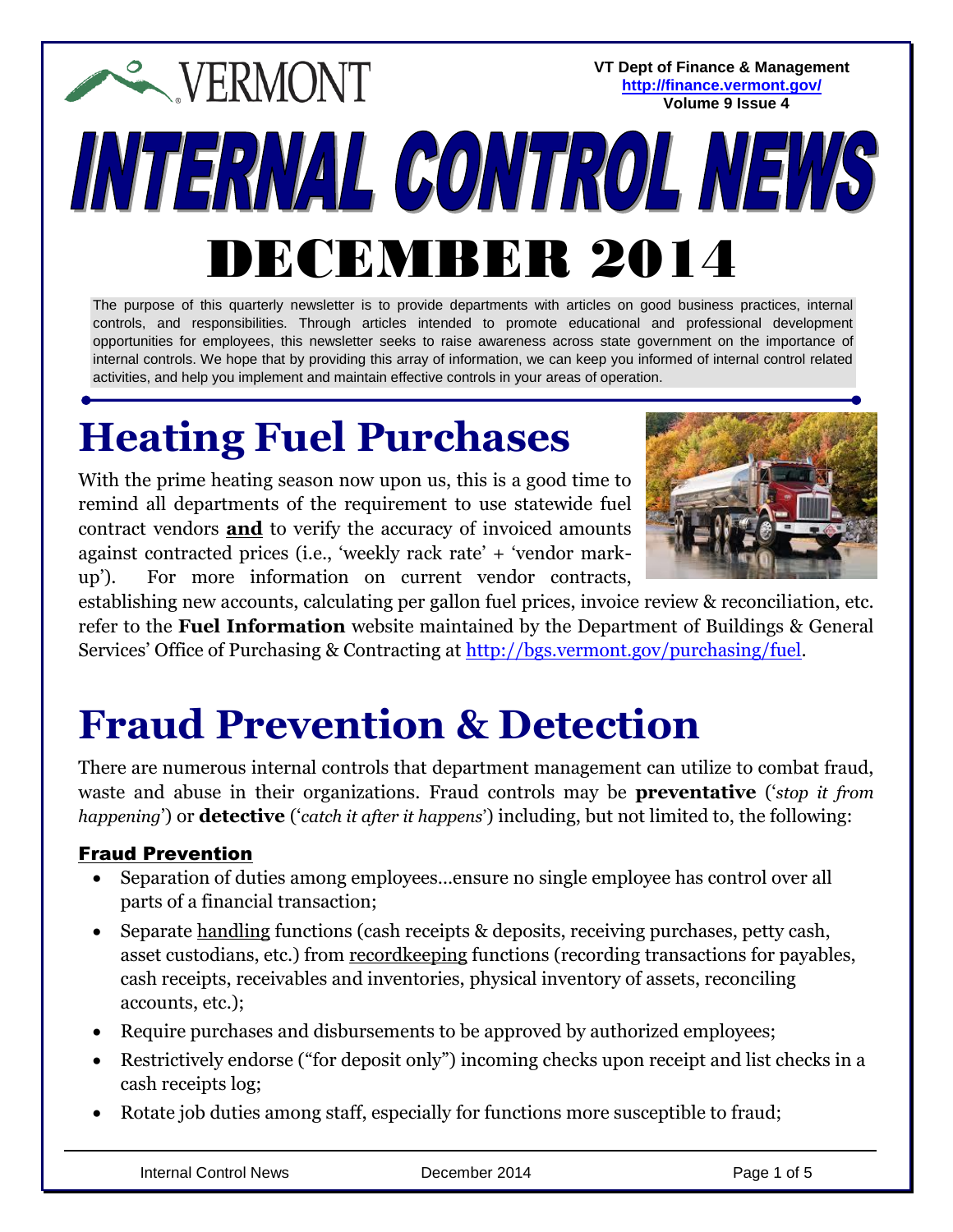- Practice diligence in identifying, reviewing and disclosing related-party transactions and activities which may create a conflict-of-interest (*real or perceived*);
- Routinely assess fraud risks (*How could it happen? Which positions could do it?*), then implement controls to mitigate those risks;
- '**Tone at the Top'** Send a clear message that fraud and other dishonest acts will not be tolerated and inform employees *how and to whom* they should report suspected fraudulent activity;
- '**Perception of Detection'** Cultivate an environment in which employees expect that fraud will be detected through monitoring techniques, transactions review, surprise inspections, tips from other employees, audits, etc.;



- '**Least Privileges'** Embrace this principle that restricts an individual's security access to assets (IT systems, confidential data, equipment, buildings, cash, etc.) to the minimum necessary for the employee to accomplish their job;
- **'Professional Skepticism'**  Practiced with respect, proper tone and no assumption of either honesty or dishonesty can be an effective fraud deterrent...*Have a questioning mind, critically evaluate situations, don't accept at face value, request additional documentation, challenge why something was done (or not done), etc*.;
- Enforce adherence to established policies & procedures;
- Maintain adequate security (passwords, locks, safes, etc.) over assets;
- Perform appropriate background checks when hiring employees;
- Ensure proper training and supervision of employees;
- Heightened monitoring of operational areas/tasks more susceptible to fraud;
- Take appropriate and consistent disciplinary measures when fraud or other dishonest acts are detected, *regardless of the perpetrator's position, status, etc.*

### Fraud Detection

- Complaints or tips from employees, vendors or customers are the most likely source of fraud detection;
- Account reconciliations are performed by an employee who doesn't have recordkeeping responsibilities for the activity…or require reconciliations to be reviewed & approved by a supervisor;
- Inspect documents (voucher register, deposit listing, credit card statements, bank account statements, financial/budget reports, P-Card activity, etc.) for potentially suspicious activity;
- Assess whether findings detected by internal or external audits may be a symptom of fraud;
- Conduct surprise inspections of operations (financial operations, asset security, performance of critical duties);
- Perform targeted reviews/audits of transactions more susceptible to fraud (expense reports, timesheets, P-Card, cash benefits, petty cash, etc.);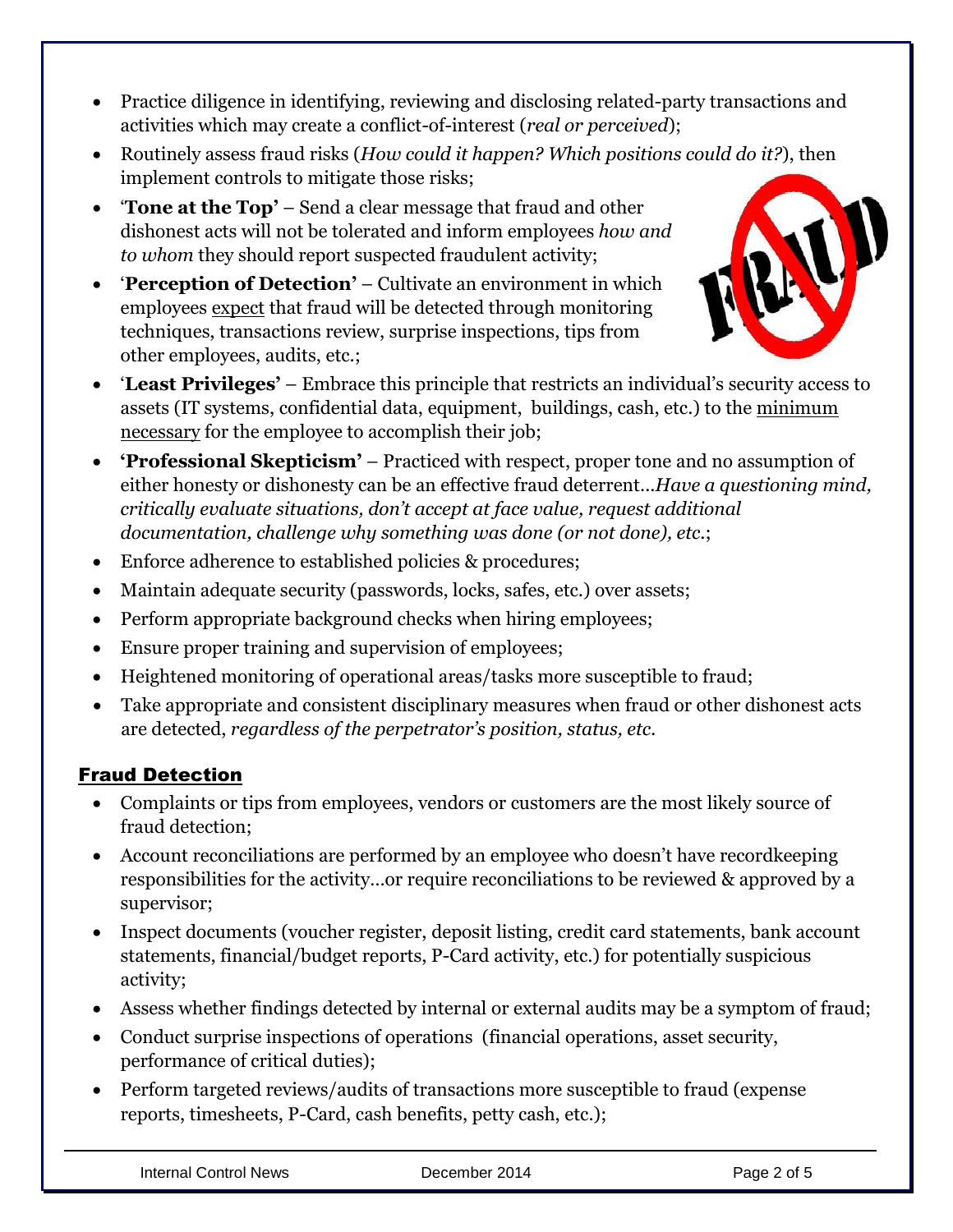Investigate unusual or unexplained variances in reports (financial, budget, payroll, inventory, etc.).

Per the *Whistleblower Protection* statute (3 VSA-chapter 27-subchapter 4A), State Employees are free to report suspected fraud, waste or abuse, in good faith and with candor, without fear of reprisal, intimidation or retaliation. Employees are encouraged to report suspected fraud to their appointing authority or in accordance with their department's internal policies. Employees hesitant to report suspected fraud internally can file a report with the VT State Auditor's Office at 1-877-290-1400 or at [http://auditor.vermont.gov/reports/whistleblower.](http://auditor.vermont.gov/reports/whistleblower)

### **Employee Expense Guidance**

Here are two important reminders for the timely and accurate processing of employee expense reimbursements in the VISION Expense module. Please contact VISION Support at 802-828- 6700 or [VISION-helpdesk-FIN@state.vt.us](mailto:VISION-helpdesk-FIN@state.vt.us) with any questions.

#### **1. 'Tis the Season for Taking Time Off: Expense Approval Authorized User**

In an effort to promptly reimburse employees and to avoid extra work deleting/reassigning expense reports at the end of the month, please remind approvers who will *not* be available to approve expenses to do the following:

- i. Respond to open requests
	- a. approve or send back any travel authorizations or expense reports
- ii. Assign an alternate supervisor who can approve in your absence
	- a. complete the Alternate User section in Main Menu > My System Profile

### **2. Call-in = Commuter**

Mileage reimbursement for authorized call-in status, (per DHR Policy 12.6 and collective bargaining agreements), requires the use of the **In Commuter Mile** expense type under the following condition:

 **"In Commuter Mile"** is for use when the requested mileage reimbursement is for eligible call-in travel between the employee's residence and their official duty (work) station. *Per the IRS, commuting expense reimbursement is taxable income and is not a deductible business expense (even for authorized call-in).*

For eligible call-in travel between the employee's residence and a work location that is *not* the employee's official duty station, use the "In Miles – Full" expense type. Additional information about the information above can be found in the commuting mileage section of [Bulletin 3.4: Employee Travel & Expense Policy.](http://aoa.vermont.gov/bulletins)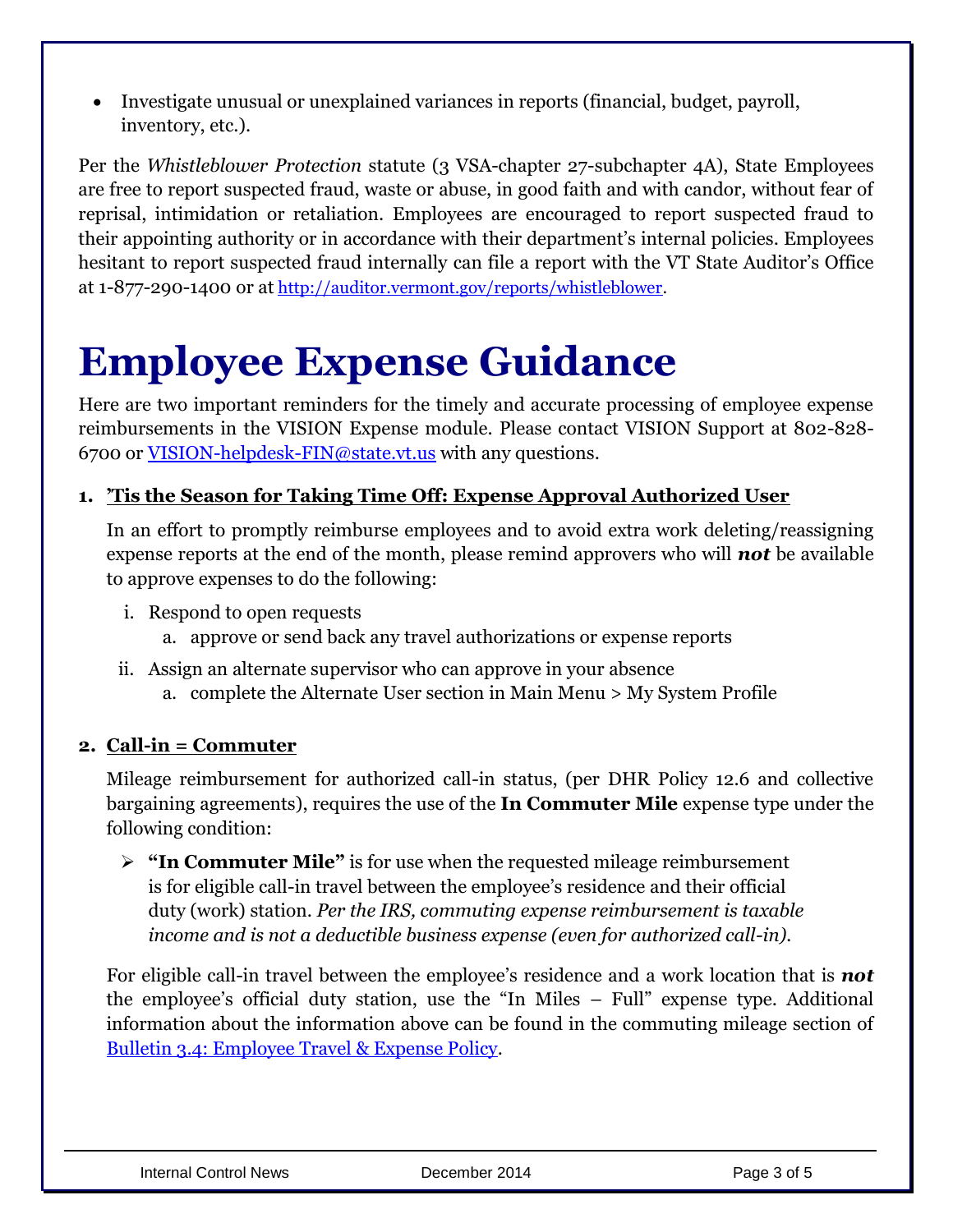### **New and Updated Agency of Administration Bulletins**



On December 2, 2014, the Agency of Administration released a new version of **Bulletin 5**  $\sim$ **Policy for Grant Issuance and Monitoring** which becomes effective December 26, 2014. This Bulletin supersedes and consolidates two previously released grants policies: Bulletin  $5 \sim$ Single Audit Policy for Subgrants, issued September 5, 2003, and Bulletin  $5.5 \sim$  Policy for Issuing and Monitoring Grants of State Funds, issued July 1, 2006. Revision of Bulletin 5 was necessary due to the implementation of new Federal regulations (*Uniform Administrative Requirements, Cost Principles, and Audit Requirements for Federal Awards ("Uniform Guidance"))* which becomes effective for States on December 26, 2014. The Uniform Guidance supersedes and streamlines requirements of seven previous OMB circulars into a single guidance document and numerous changes were made to Federal awarding requirements and audit provisions. While making the necessary changes to the existing Bulletin 5, we also took the opportunity to create a single, comprehensive grants management policy by merging in requirements for State-funded grants as found in Bulletin 5.5. The new Bulletin 5 can be found on the Bulletins page of the Agency of Administration website: [http://aoa.vermont.gov/bulletins.](http://aoa.vermont.gov/bulletins) Please contact Karen Jaquish at [karen.jaquish@state.vt.us](mailto:karen.jaquish@state.vt.us) if there are any questions about the new Bulletin 5.

Currently, State Chief Performance Officer (CPO) Sue Zeller is leading the revision of two Administrative Bulletins and the issuance of one new Bulletin. First and foremost, a crossagency team of contract specialists is working with the CPO and Assistant Attorney General Jaye Pershing Johnson to review and edit a long awaited revision of **Bulletin 3.5 ~ Procurement and Contracting Procedures**. The Team is targeting completion in early 2015.

Almost finalized, and due for reissue prior to the end of calendar year 2014, is **Bulletin 2.3 ~ State Vehicles Policy.** Revised in cooperation with the Department of Buildings & General Services Fleet Management Services, the Department of Finance & Management and the Agency of Administration, completion and issuance for this bulletin is slated for December 31, 2014.

And, lastly, the new Administrative Bulletin on the near horizon is **Bulletin 9.5 ~ State Mobile Device Policy & Procedures**. With the ever increasing demand for mobile devices/capacity and the escalating costs of procurement and monthly usage fees, the need for this new Bulletin became apparent. Bulletin 9.5 is being developed collaboratively among the Agency of Administration, the Department of Information and Innovation, and the Department of Buildings & General Services Purchasing Division. Hopefully, this Bulletin will be ready for issuance early in 2015.